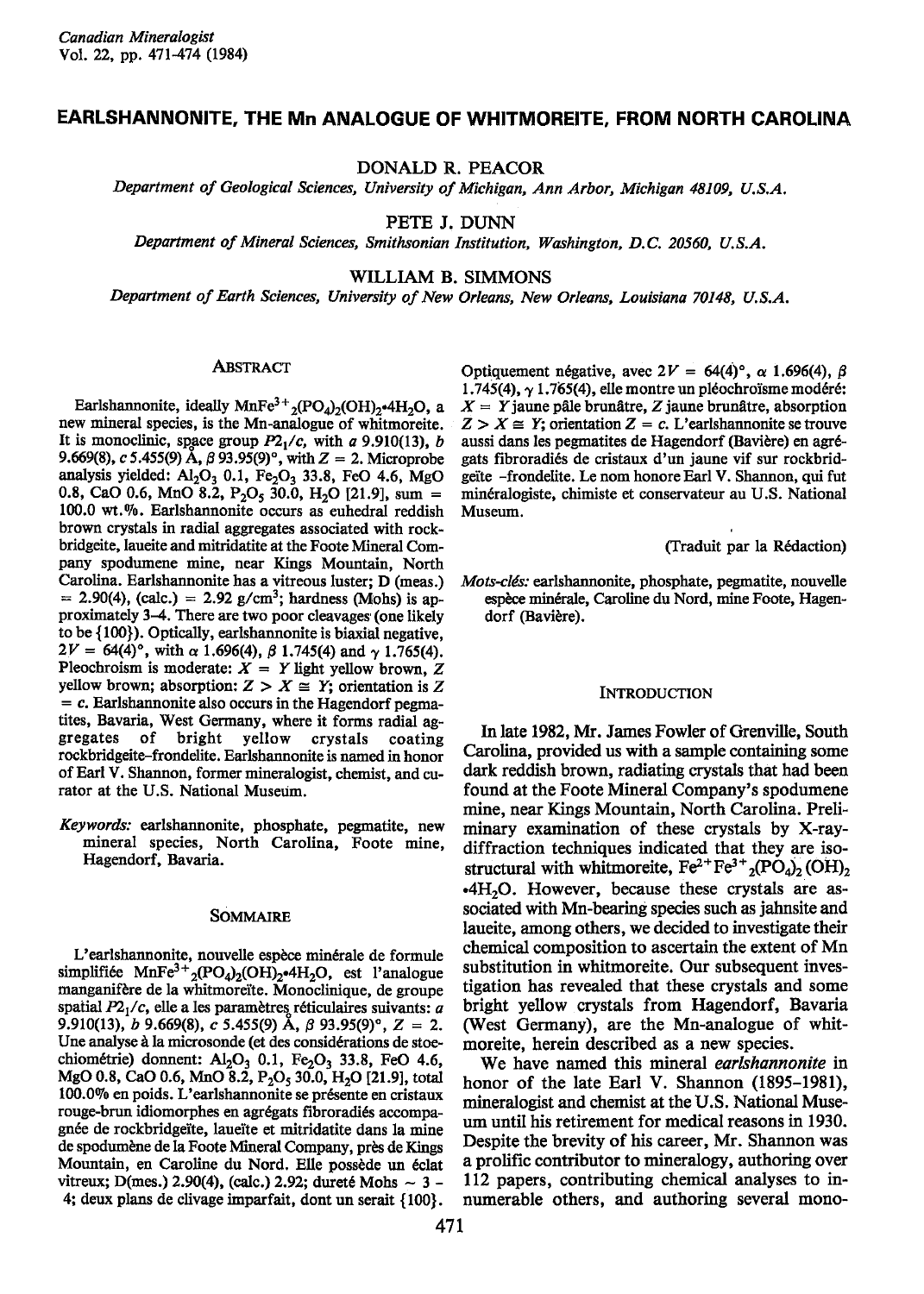

FIG. 1. Radial aggregates of earlshannonite crystals on mitridatite showing characteristic hemispherical clustering,

graphs, one of which is entitled The Minerals of Ida $ho$  (Shannon 1926). The mineral and the name have been approved by the Commission on New Minerals and Mineral Names. Type material is deposited in the Smithsonian Institution under catalog #NMNH 150168.

## CRYSTALLOGRAPHY

Earlshannonite occurs as monoclinic crystals up to 0.5 mm in length, but most are considerably smaller. The crystals are prismatic, elongate on [001], with forms  $\{110\}$  (dominant) and  $\{100\}$  and  $\{011\}$ (minor). They are twinned on  ${100}$ , and commonly exhibit parallel growth with [001] in common. A representative SEM photomicrograph of the earlshannonite is shown in Figure l. Earlshannonite crystals closely resemble those of whitmoreite as described by Moore et al. (1974).

The space group,  $P2<sub>1</sub>/c$ , was determined using precession and Weissenberg single-crystal X-raydiffraction methods. The lattice parameters determined from the resulting photographs were refined by least squares using data obtained from a powder photograph: a 9.910(13), b 9.669(8), c 5.455(9) A,  $\beta$  93.95(9)°. The powder-diffraction data were obtained utilizing Fe $K\alpha$  radiation, with silicon as an internal standard, and a polycrystalline sample in a 114.6-mm-diameter Gandolfi camera. The powder data are listed in Table 1.

| 1/I <sub>0</sub>                 | $d$ (Obs)                                  | d (Calc)                                             | hk 1                                          | $1/I_0$                            | d (Obs)                                   |
|----------------------------------|--------------------------------------------|------------------------------------------------------|-----------------------------------------------|------------------------------------|-------------------------------------------|
| 100<br>80<br>40<br>5<br>40<br>60 | 9.8<br>6.9<br>4.95<br>4.82<br>4.38<br>4.18 | 9.89<br>6.91<br>4.94<br>4.83<br>4.38<br>4.40<br>4.18 | 100<br>110<br>200<br>020<br>11T<br>210<br>111 | 10<br>10<br>10<br>5<br>10          | 2.003<br>1.982<br>1.951<br>1.882<br>1.807 |
| 60                               | 3.45                                       | 3.46                                                 | 220                                           | 2                                  | 1.715                                     |
| 2<br>5                           | 3.34<br>3.07                               | 3.45<br>3.35<br>3.32<br>3.06                         | 121<br>121<br>211<br>130                      | 5<br>2<br>10<br>5                  | 1.673<br>1.577<br>1.551<br>1.533          |
| 30<br>60<br>70<br>40             | 2.987<br>2,856<br>2.789<br>2.712           | 2.983<br>2.856<br>2.785<br>2.723<br>2.721<br>2.700   | 22T<br>221<br>31T<br>320<br>002<br>230        | 5<br>5<br>2<br>1<br>$\overline{c}$ | 1.527<br>1.488<br>1.458<br>1.445<br>1.385 |
| 2<br>30<br>2                     | 2.646<br>2.577<br>2,451                    | 2,646<br>2,578<br>2.575<br>2.456<br>2.456            | 131<br>102<br>112<br>23T<br>202               | 5<br>$\frac{2}{5}$                 | 1.373<br>1,346<br>1.334                   |
| 30                               | 2.389                                      | à,<br>2.395<br>2.383<br>2.382<br>2.381               | 410<br>231<br>321<br>212                      |                                    |                                           |
| 2                                | 2.345                                      | 2.348                                                | 140                                           |                                    |                                           |
| 1<br>ı<br>30<br>ı<br>30          | 2.303<br>2,250<br>2.210<br>2.119<br>2.089  | 2,304<br>2.254<br>2.209<br>2.120<br>2.090<br>2.086   | 330<br>212<br>041<br>312<br>222<br>331        |                                    |                                           |

TABLE 1. X-RAY POWDER-DIFFRACTION DATA FOR EARLSHANNONITE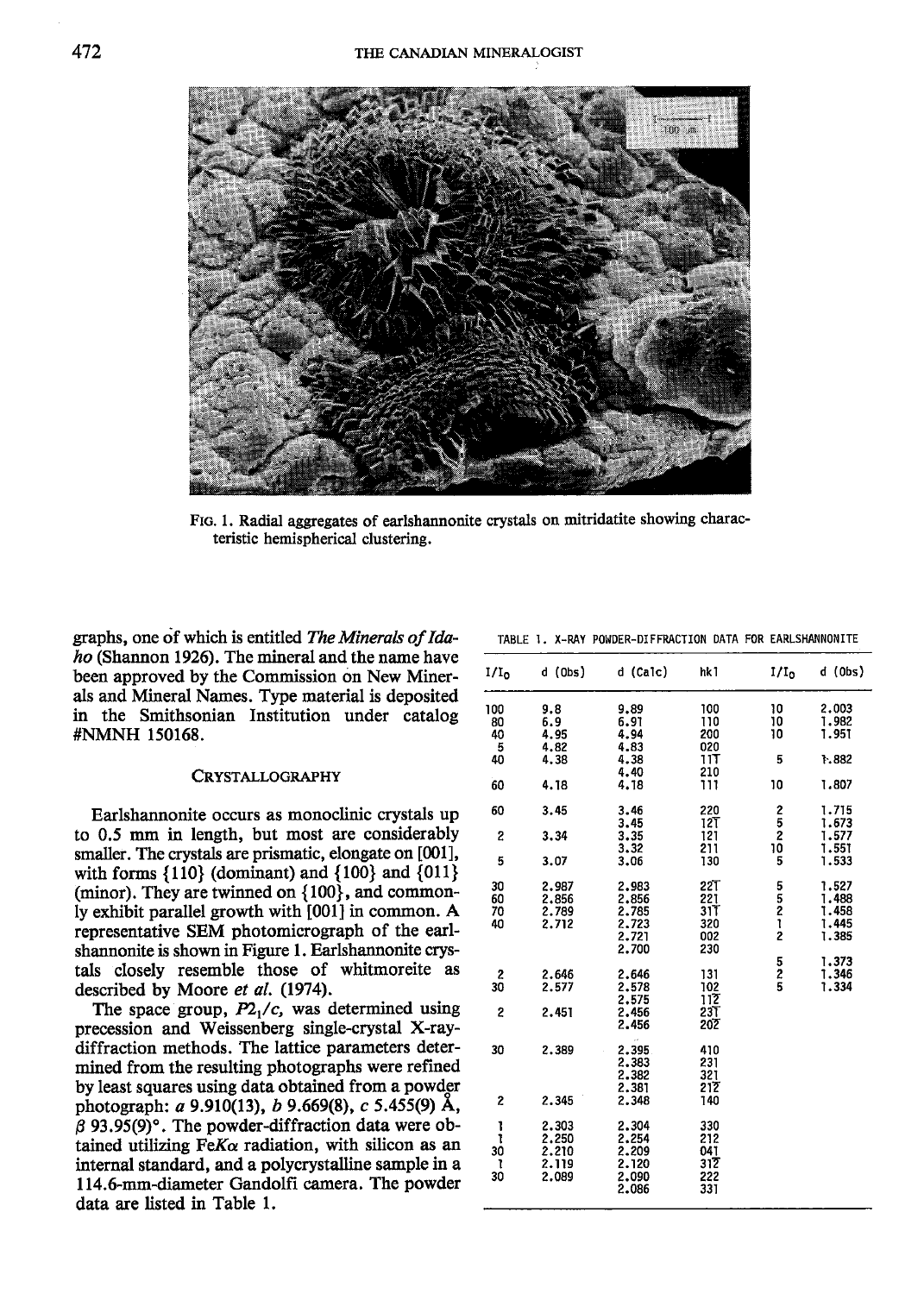# PHYSICAL AND OPTICAL PROPERTIES

Earlshannonite from Kings Mountain (unless otherwise noted, all data were determined on specimens from this locality) occurs as reddish brown, transparent crystals with a vitreous lustre on both crystal and cleavage surfaces. The streak is light brown. It does not fluoresce in ultraviolet radiation. The Mohs hardness is approximately 3-4. Earlshannonite is brittle. There are two poor cleavages, observed only on crushed grains; their indices are nor known, but one is likely {100} inasmuch as that is a known cleavage for the isostructural mineral whitmoreite. The fractue is even. The density, measured using heavy-liquid techniques, is  $2.90(4)$  g/cm<sup>3</sup>; the calculated density (assuming  $4.00$  H<sub>2</sub>O) is 2.92 g/cm3. Optically, earlshannonite is biaxial negative,  $2V_x = 64(4)^\circ$ , with indices of refraction  $\alpha$  1.696(4),  $\beta$  1.745(4) and  $\gamma$  1.765(4). Pleochroism is moderate:  $X = Y$  light yellow brown, Z yellow brown. Absorption:  $Z > X \cong Y$ . The orientation is  $Z = c$ . Indices of refraction were determined in sodium light. We have not studied the earlshannonite from Hagendorf in detail, and we note here only that it is bright yellow in color.

# **CHEMISTRY**

water; it was, therefore, calculated by difference. The analytical data. It may be that the yellow "whit-<br>resulting value is very similar to that predicted from more ite" seen by Mücke is in fact earls hannonite. resulting value is very similar to that predicted from the known crystal-structure of the isostructural mineral whitmoreite (Moore et al. 1974). The oxidation ACKNOWLEDGEMENTS state of Fe was determined on the basis of microchemical tests (these showed that  $Fe^{3+}$  is the domi-<br>nant species) and the known relations for the whit-<br> $Dr.$  Robert Martin for helpful, constructive reviews. nant species) and the known relations for the whitmoreite structure; i.e., this structure has two sites of ranks 2 and 4 that require occupancy by cations REFERENCES with  $2+$  and  $3+$  valence states, respectively. A wavelength-dispersion scan indicated the absence of wavelength-dispersion scan indicated the absence of DUNN, P.J., PEACOR, D.R., WHITE, J.S. & RAMIK, elements with atomic number greater than 8, except R.A. (1979): Kingsmountite, a new mineral isostructhose reported here. The analysis yields:  $Al_2O_3$  0.1, tural w<br>Fe<sub>2</sub>O<sub>3</sub> 33.8, FeO 4.6, MgO 0.8, CaO 0.6, MnO 8.2. 579-582. Fe<sub>2</sub>O<sub>3</sub> 33.8, FeO 4.6, MgO 0.8, CaO 0.6, MnO 8.2,  $P_2O_5$  30.0,  $H_2O$  [21.9], sum = 100.0%. The formula, calculated on the basis of  $p = 2$ , is KESLER, T.L. (1961): Exploration of the Kings Moun-<br>(Mn.  $E_{0.6}$ , Mn.  $C_{0.6}$ , L. (1963<sup>+</sup> Al.) tain pegmatites. *Mining Eng.* 13, 1063-1068.  $(Mn_{0.55}Fe_{0.30}Mg_{0.09}Ca_{0.05})_{\Sigma 0.99}(Fe^{3+}_{2.00}Al_{0.01})$ 

rence of earlshannonite at Hagendorf. These crystals

have the composition  $\text{Al}_2\text{O}_3$  0.3, Fe<sub>2</sub>O<sub>3</sub> 34.4, FeO 2.5, MgO 2.3, MnO 7.3, ZnO 0.3,  $P_2O_5$  31.0, H<sub>2</sub>O (by difference) 21.9%. This yields the formula, based on P = 2:  $(Mn_{0.47}Mg_{0.26}Fe_{0.16}Zn_{0.02})_{\Sigma 0.91}(Fe^{3+}{}_{1.97}$  $\text{Al}_{0.03}$ <sub>2.2.00</sub>(PO<sub>4</sub>)<sub>2.00</sub>(OH)<sub>1.82</sub>.4.66H<sub>2</sub>O or, ideally,  $\text{MnFe}^{3+}{}_{2}(\text{PO}_4)_{2}(\text{OH})_{2}$ -4H<sub>2</sub>O, with  $\text{Mn}^{2+}$  > Fe<sup>2+</sup>.

# **OCCURRENCE**

Earlshannonite was found in 1982 on the dumps of the Foote Mineral Company's spodumene mine, neax the town of Kings Mountain, Cleveland County, North Carolina. Little can be said about the geological relations of the occurrence; we have not seen the mineral in situ. The geology of the Foote mine has been described by Kesler (1961) and Kunasz (1982), and a discussion of the parageneses at the Foote mine was presented by Dunn et al. (1979). On the type specimens, the quartz matrix has a thin, dull green coating of mitridatite,  $Ca_3Fe^{3+}{}_{4}(PO_4)_{4}(OH)_6$  $-3H<sub>2</sub>O$ , which is in turn coated by randomly distributed crystals and crystal clusters of laueite, a jahnsite-group mineral, rockbridgeite and earlshannonite. Sequential growth relationships are ambiguous, but earlshannonite is among the last species to form in the sequence of late-stage secondary phosphates. The phosphate species are coated by bulbous, irregular aggregates of a Mn-oxide that gives no  $X$ ray-diffraction pattern.

Earlshannonite was chemically analyzed using an The second occurrence of earlshannonite was dis-<br>RL-SEMQ electron microprobe utilizing an oper-covered on one specimen labeled as rockbridgeite ARL-SEMQ electron microprobe utilizing an oper- covered on one specimen labeled as rockbridgeite rating voltage of 15 kV and a sample current of 0.025 from the Hagendorf pegmatites, near Waidhaus, rating voltage of 15 kV and a sample current of 0.025 from the Hagendorf pegmatites, near Waidhaus,  $\mu A$ , measured on brass. We used the following stan-Bavaria, West Germany. On this specimen, bright  $\mu$ A, measured on brass. We used the following stan-<br>dards: maricite (Fe), montgomeryite (Ca,Al,Mg,P) yellow, divergent sprays of earlshannonite form an dards: maričite (Fe), montgomeryite  $(Ca, A)$ ,  $\overline{M}g$ ,  $P$ ), yellow, divergent sprays of earlshannonite form an manganite (Mn) and  $ZnO$  (Zn). The data were cor-<br>encrustation on rockbridgeite-frondelite. We note manganite (Mn) and ZnO (Zn). The data were cor-<br>recrustation on rockbridgeite-frondelite. We note<br>rected using standard Bence-Albee factors. There was with interest that Mücke (1981) described such an rected using standard Bence-Albee factors. There was with interest that Mücke (1981) described such an inadequate material for the direct determination of occurrence of "whitmoreite" but did not provide inadequate material for the direct determination of occurrence of "whitmoreite" but did not provide water: it was therefore, calculated by difference. The analytical data. It may be that the vellow "whit-

- R.A. (1979): Kingsmountite, a new mineral isostruc-<br>tural with montgomeryite. Can. Mineral. 17,
- 
- $\frac{\Sigma_{2.01}(\widetilde{PO}_4)_2.00(\widetilde{OH})_2.01(\widetilde{PO}_4)_2(\widetilde{OH})_2.4H_2O$ , with  $Z = 2$ . Mountain opertion. *In* Granitic Pegmatites in We also analyzed crystals from the second occur- Steence and Industry (P. Cerný, ed.). *Mineral A*